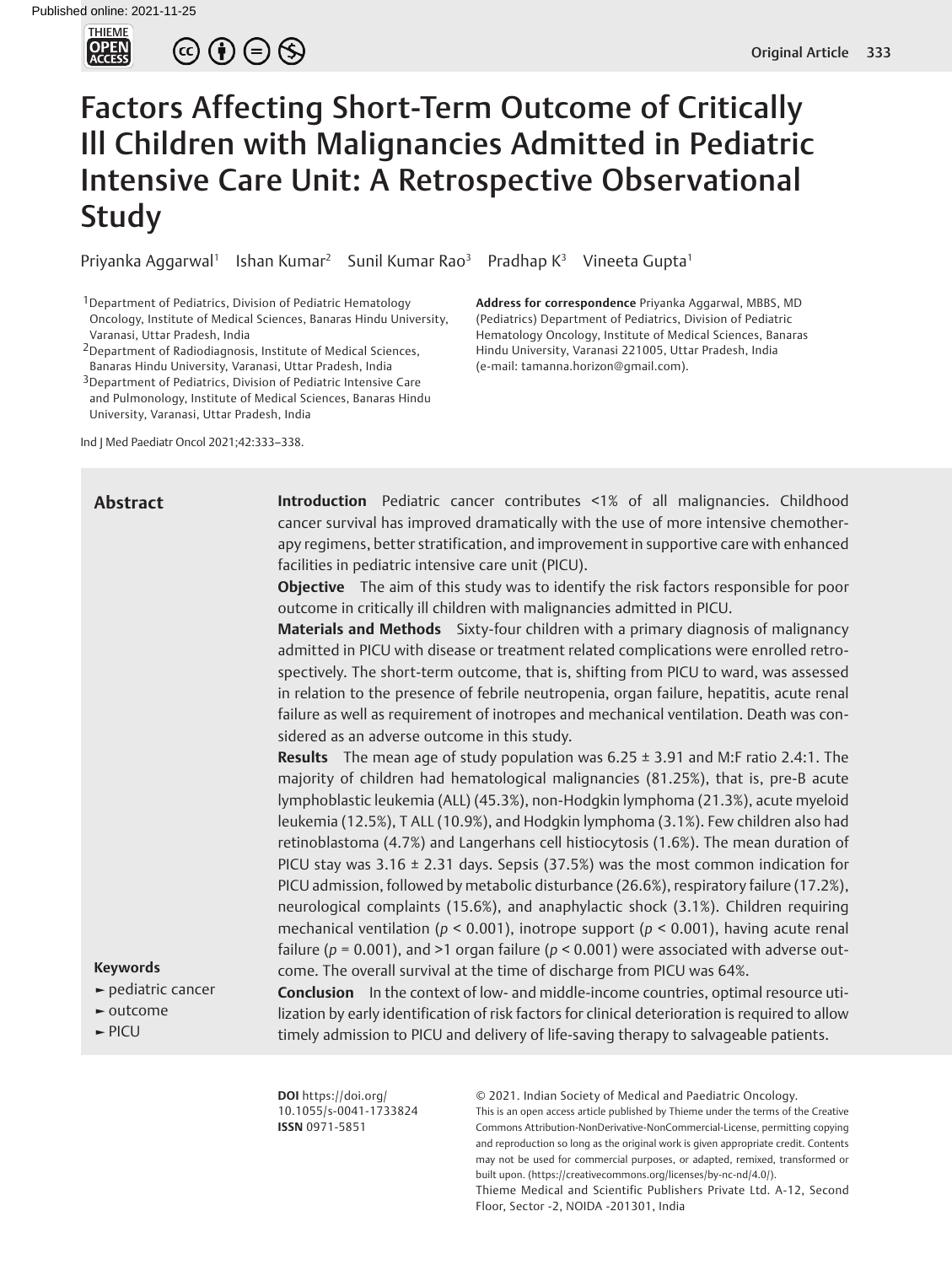## **Introduction**

Pediatric cancer contributes <1% of all malignancies.<sup>1</sup> The survival of children with cancer has improved dramatically over the past few decades with 5-year survival rates approaching to ~80% from 40% in developed countries<sup>1,2</sup> due to use of more intensive chemotherapy regimens, better stratification, and substantial advances in supportive care. Unfortunately, survival data from low- and middle-income countries is scarce.<sup>2</sup>

Pediatric intensive care unit (PICU) is an important aspect of supportive care. Children with cancer are admitted to PICU for varied reasons, that is, tumor-related problems like superior vena cava (SVC) syndrome and tumor lysis syndrome (TLS), or therapy-related toxicity and/or immunosuppression resulting into infectious complications.<sup>3,4</sup> Most of the data regarding PICU outcomes is available from developed countries. There are studies that look at outcome of children admitted in PICU where adverse outcome was reported if children required inotrope support or ventilation in context of sepsis after bone marrow transplantation.5,6 Few other studies conducted to identify prognostic factors at the time of PICU admission stressed on age (varied cut off levels), type as well as stage of malignancy, remission status, and response to chemotherapy. However, results of these studies were not uniform among other reports.<sup>7,8</sup>

In developing countries, as most centers lack PICU facilities for critically ill children with malignancy, similar data regarding PICU outcomes is limited. However, there are few studies to suggest requirement of mechanical ventilation, inotrope usage, and multiorgan dysfunction syndrome following sepsis as predictors of adverse outcome.<sup>9,10</sup> Due to limited infrastructure, there is a need for identifying children in whom survival chances may improve if PICU facility is provided to them. Therefore, to improve survival in these children, it is prudent to identify risk factors responsible for poor outcome in critically ill children with malignancies admitted in PICU and thus the study was planned accordingly.

# **Materials and Methods**

A retrospective observational study including children with a primary diagnosis of malignancy who were admitted from 1 December 2015 to 30 October 2019 in the PICU at a tertiary hospital from North India was planned.

Inclusion criteria:

1. Children with hematological or nonhematological malignancy who qualified PICU admission criteria and got admitted in PICU.

Exclusion criteria:

- 1. Children with hematological or nonhematological malignancy who required PICU admission but could not be admitted due to nonavailability of beds in PICU.
- 2. Data incomplete or missing.

Data was collected from hospital records including age, sex, initial diagnosis, indication of admission, comorbidities, need of vasopressors, requirement for ventilation, presence of organ failure, duration of stay, and the short-term outcome.

# **Criteria for PICU Admission**

- I. All newly diagnosed children with malignancy (hematological or nonhematological) were admitted, if they had tumor-related complications, that is,
	- 1. Life-threatening respiratory compromise, that is, high supplemental  $O_2$  requirement (fraction of inspired oxy $gen \geq 0.5$ ) and/or potential need for emergency endotracheal intubation and mechanical ventilation, as a consequence to
		- i. SVC syndrome.
	- ii. Pulmonary/pleural metastasis.
	- iii. Peritoneal metastasis/large intraabdominal tumor.
	- 2. Clinical/laboratory TLS<sup>11</sup> (as per Cairo Bishop Classification).
	- 3. Circulatory failure.
- II. Children receiving chemotherapy were admitted, as a consequence of therapy-related complications, that is,
	- 1. Anaphylactic shock.
	- 2. Severe sepsis with/without respiratory and/or hemodynamic instability.
	- 3. Neurological complaints, that is, status epilepticus and neurological weakness (if there was associated respiratory compromise/autonomic instability).
	- 4. Metabolic disturbance (hypoglycemia, hypo/hypercalcemia, hypo/hyperkalemia, hypernatremia).
	- 5. Progressive disease with respiratory and/or circulatory failure.

Blood and urine cultures were sent for all patients admitted with a baseline diagnosis of neutropenic sepsis. Those children who developed neutropenic sepsis during PICU stay were subjected to cultures from blood, urine, and/or bronchoalveolar lavage as per PICU protocol. Sepsis and organ dysfunction was diagnosed according to International Pediatric Sepsis Consensus Conference: definition for sepsis and organ dysfunction in pediatrics.<sup>12</sup>

Children were admitted to PICU from outpatient department or ward depending on the availability of beds in PICU. Outcome from PICU was assessed as discharge from PICU or death of the child.

#### **Statistical Analysis**

SPSS (SPSS Inc., Chicago, Illinois, United States) for windows was used for data entry and analysis. All numerical variables are expressed as median with range. For comparison of categorical data, chi-squared test was used. For categorical variables with cell values <5, Fisher's exact test was used. A *p*-value < 0.05 was taken as significant. Receiver operating characteristic (ROC) curve was plotted for number of inotropes to predict mortality and cutoff value was derived using coordinates of the curve. Binary logistic regression analysis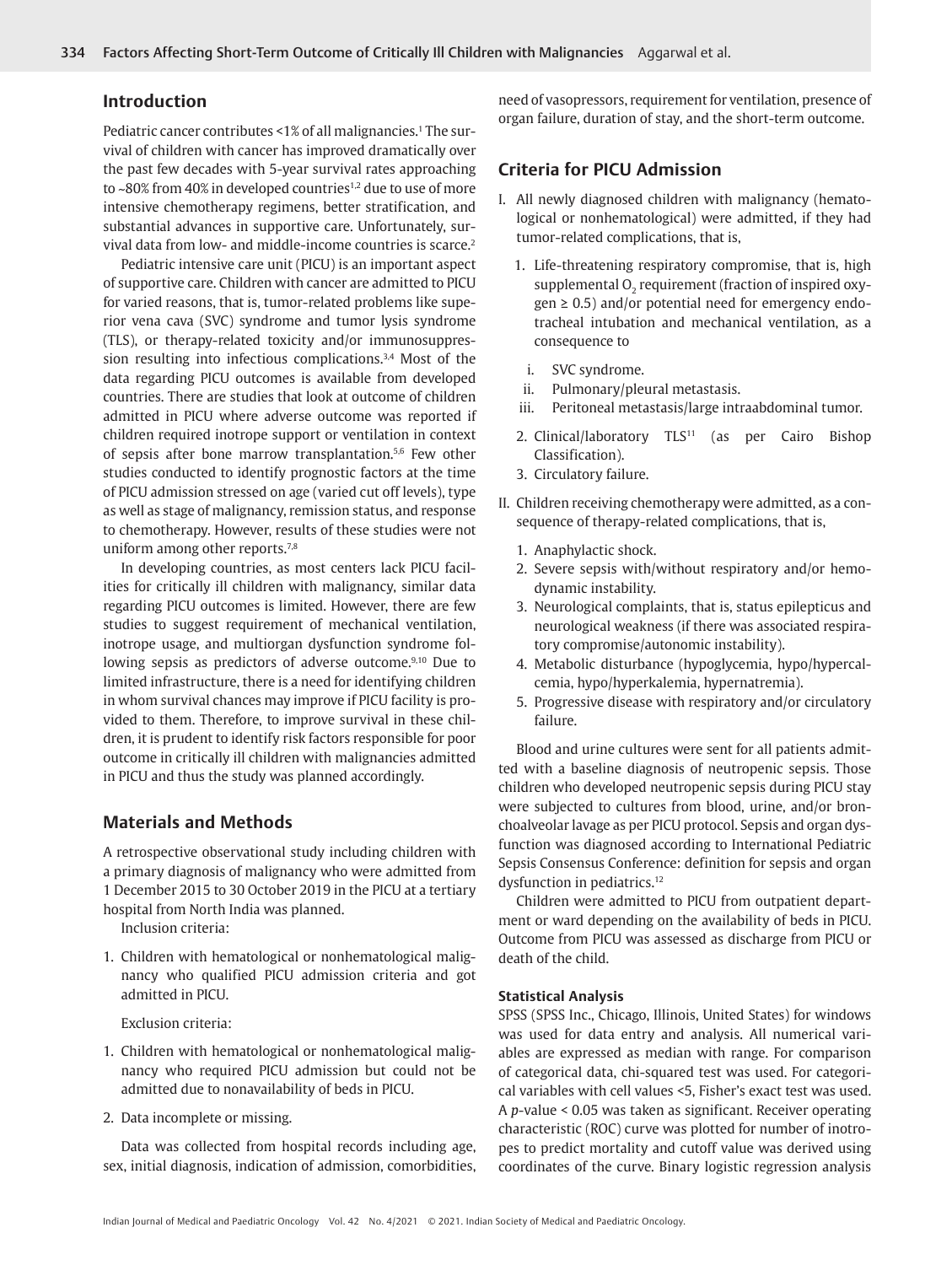with hierarchical entry of categorical variables were used to predict mortality in our cohort.

## **Ethics**

The procedures followed were in accordance with the ethical standards of the responsible committee on human experimentation (institutional) and with the Helsinki Declaration of 1964, as revised in 2013. Ethical clearance from Institute Ethical Committee of Institute of Medical Sciences, Banaras Hindu University, was obtained (dated 24.09.2020, No Dean/2020/EC/2132). A waiver of informed consent was obtained from the Ethics Committee.

# **Results**

Sixty-four children (2.5%) were admitted to PICU with a primary diagnosis of malignancy. The mean age of these children was  $6.25 \pm 3.91$  years and male: female ratio was  $2.4:1$ . Hematological malignancies accounted for 81.25% of the total admissions, that is, pre-B acute lymphoblastic leukemia

**Table 1** Characteristics of the study population

| Characteristic                       | Result          |  |  |
|--------------------------------------|-----------------|--|--|
| Age (y)                              |                 |  |  |
| Mean± SD                             | $6.25 \pm 3.91$ |  |  |
| Gender                               |                 |  |  |
| Male, $n$ (%)                        | 45 (70.3)       |  |  |
| Female, n (%)                        | 19 (29.7)       |  |  |
| <b>Diagnosis</b>                     |                 |  |  |
| Pre-B ALL, n (%)                     | 29(45.3)        |  |  |
| NHL, $n$ $(\%)$                      | 14 (21.9)       |  |  |
| AML, $n$ $(\%)$                      | 8(12.5)         |  |  |
| T ALL, $n$ $(\%)$                    | 7(10.9)         |  |  |
| RB, n (%)                            | 3(4.7)          |  |  |
| $HL, n({\%)}$                        | 2(3.1)          |  |  |
| LCH, $n$ $(\%)$                      | 1(1.6)          |  |  |
| <b>Indication for PICU admission</b> |                 |  |  |
| Sepsis, n (%)                        | 24 (37.5)       |  |  |
| Metabolic disturbances, n (%)        | 17(26.6)        |  |  |
| Respiratory failure, n (%)           | 11(17.2)        |  |  |
| Neurological complaints, n (%)       | 10(15.6)        |  |  |
| Anaphylactic shock, n (%)            | 2(3.1)          |  |  |
| Duration of stay (d)                 |                 |  |  |
| Median                               | 3               |  |  |
| Range                                | $1 - 13$        |  |  |
| Mechanical ventilation, $n$ (%)      | 24(37.5)        |  |  |
| Days of ventilation (d)              |                 |  |  |
| Median                               | 1               |  |  |
| Range                                | $1 - 6$         |  |  |

Abbreviations: ALL, acute lymphoblastic leukemia; AML, acute myeloid leukemia; LCH, Langerhans cell histiocytosis; NHL, non-Hodgkin lymphoma; PICU, pediatric intensive care unit; RB, retinoblastoma; SD, standard deviation.

(ALL) (29; 45.3%), non-Hodgkin lymphoma (14; 21.3%), acute myeloid leukemia (8; 12.5%), T ALL (7; 10.9%), and Hodgkin lymphoma (2; 3.1%). Few children had retinoblastoma (3; 4.7%) and Langerhans cell histiocytosis (1; 1.6%).

# **Sepsis**

Sepsis (24; 37.5%) was the most common indication for admission, followed by metabolic disturbance (17; 26.6%), respiratory failure (11; 17.2%), neurological complaints (10; 15.6%), and anaphylactic shock (2; 3.1%) (**►Table 1**). Children admitted for sepsis included those with septic shock (8; 33.3%), pneumonia (not requiring oxygen supplementation) (7; 29%), neutropenic enterocolitis (7; 29%), severe malaria (1; 4%), and severe dengue (1; 4%).

As per PICU protocol, 102 specimens including cultures from blood, urine, pleural fluid, bronchoalveolar fluid, and/or stool of children admitted with a baseline diagnosis of neutropenic sepsis (*n* = 24) or those who developed neutropenic sepsis during PICU stay (*n* = 14) were sent. Fifteen organisms were isolated from 102 specimens. Among these, nine (60%) isolates were Gram-negative organisms, that is, *Klebsiella pneumonia* (3; 20%) followed by *Escherichia coli* (2; 13.3%), *Acinetobacter baumannii* (2; 13.3%), and *Citrobacter spp.* (2; 13.3%). *Staphylococcus aureus* was reported as a causative organism in four (26.6%) cases and *Candida* spp. in two (13.3%) cases. Five organisms were isolated from cultures that were sent from children who developed neutropenic sepsis during hospital stay. Majority of the isolates were Gram-negative, that is., *Acinetobacter baumannii* (*n* = 2) and *Citrobacter sp*. (*n* = 1) followed by *Candida* spp*.* (*n* = 2). In our patient cohort, febrile neutropenia was recognized as an independent risk factor for mortality ( $p = 0.003$ ).

## **Metabolic Disturbances**

Another important cause of PICU admission in our cohort was electrolyte abnormalities. This was encountered as a component of TLS or in isolation. Twenty-six children experienced either hypocalcemia (8; 12.5%), hypokalemia (7; 10.9%), both hypocalcemia and hypokalemia (6; 9.4%), or hypercalcemia (5; 7.8%).

## **Respiratory Failure**

Children were also admitted for respiratory failure. This group comprised of children who presented with respiratory distress due to presence of SVC syndrome, disease-related pulmonary metastasis, pleural effusion and/or ascites, and pneumonia required oxygen supplementation.

## **Neurological Complaints**

Among those admitted for neurological complaints, status epilepticus was the most common indication. In these children, the cause of seizures was posterior reversible encephalopathy during induction chemotherapy (*n* = 4), infective meningitis (*n* = 2), intracranial bleed (*n* = 2), and malignant cell infiltration in the central nervous system owing to progressive disease  $(n = 1)$ . One child was admitted as he had Guillain-Barré syndrome with respiratory involvement.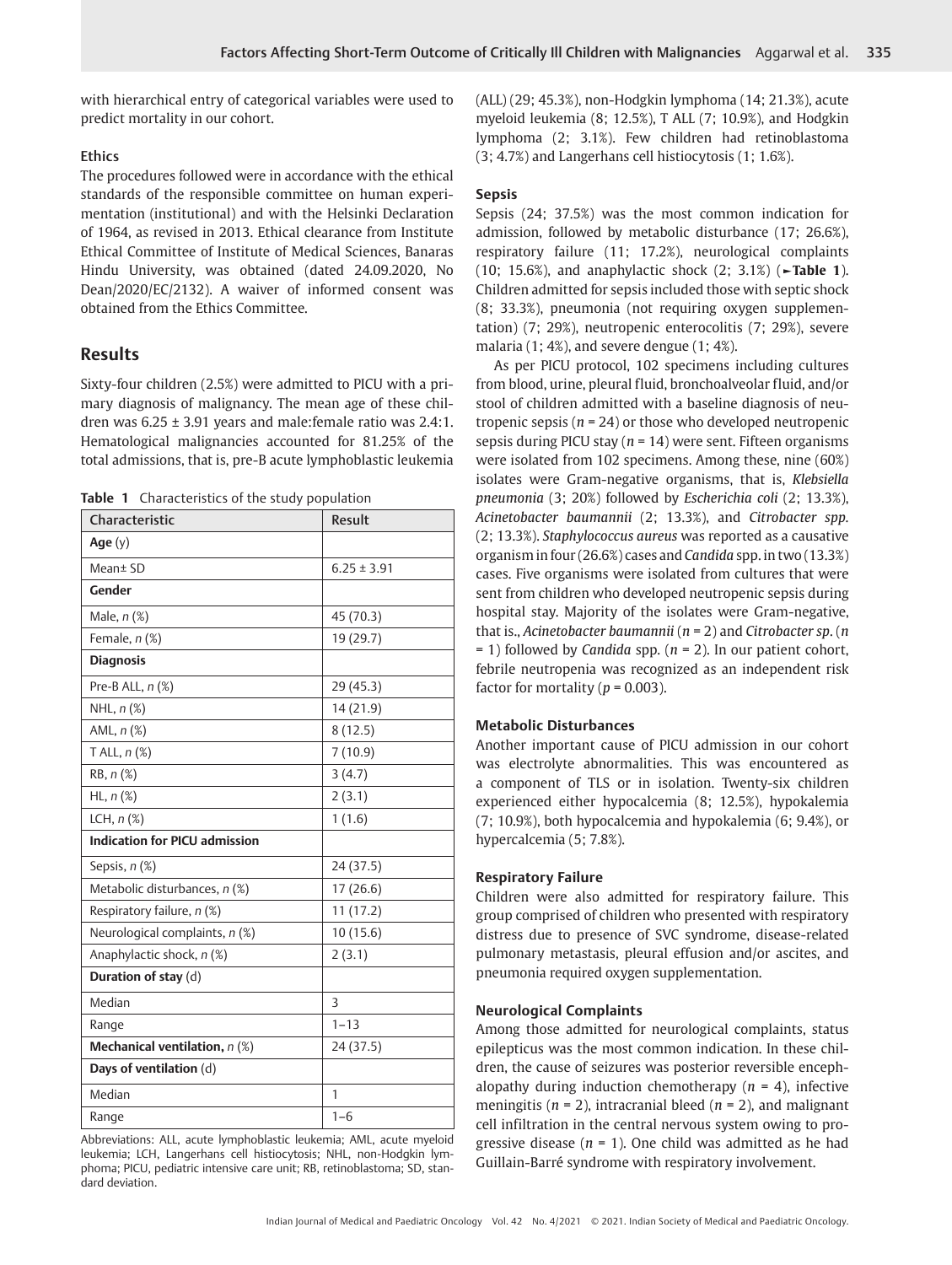|                        | Discharged, n   | Expired, n      | p-Value |
|------------------------|-----------------|-----------------|---------|
| Age                    | $5.59 \pm 3.54$ | $7.43 \pm 4.31$ | 0.069   |
| Gender                 |                 |                 |         |
| Male, $n$ $(\%)$       | 32(71)          | 13 (29)         | 0.160   |
| Female, $n$ (%)        | 9(47)           | 10(53)          |         |
| Febrile neutropenia    | 11              | 15              | 0.003   |
| >1 organ failure       |                 | 12              | < 0.001 |
| Hepatitis              | 3               | $\overline{4}$  | 0.215   |
| Acute renal failure    |                 | 7               | 0.001   |
| Inotrope support       | 10              | 21              | < 0.001 |
| Mechanical Ventilation | 5               | 19              | < 0.001 |

**Table 2** Prognostic factors affecting outcome of children admitted in pediatric intensive care unit



**Fig. 1** Receiver operating characteristic (ROC) curve to predict mortality for number of inotropes used.

The median duration for PICU stay was 3 days (1–13 days). Twenty-four children required mechanical ventilation for a median duration of 1 day (1–6 days).

The overall survival at the time of discharge from PICU was 64% and did not correlate with age and gender. Organ failure occurred on 35 occasions. Circulatory failure was the most prominent (31 occasions) followed by respiratory failure (24 occasions), renal failure (8 occasions), and hepatic failure (7 occasions). Thirteen children developed more than one organ failure that was associated with statistically significant adverse outcome (i.e., *p* < 0.001). Requirement of mechanical ventilation due to respiratory failure (*p* < 0.001), presence of acute kidney injury (*p* = 0.001), and circulatory failure as evidenced by use of inotropes (*p* < 0.001) was associated with poor outcome. Seven children also developed acute hepatitis, but it was not associated with poor outcome (*p* = 0.215; **►Table 2**).



**Fig. 2** Scatter plot between the number of inotropes (X-axis) and duration of mechanical ventilation (purple) as well as the duration of pediatric intensive care unit stay (green) on Y-axis showing linear relation.

ROC curve was plotted to predict mortality for number of inotropes used that revealed an area under curve 0.905. Coordinates of the curve yielded a cutoff value of more than 2 for number of inotropes predicting mortality with 92.3% sensitivity and 87% specificity (**►Fig. 1**). A scatter plot suggested that number of inotropes showed linear relation with the duration of mechanical ventilation as well as the duration of PICU stay (**►Fig. 2**). Binary logistic regression model (**►Table 3**) could explain 73.6% mortality. History of more than two inotrope administrations was the only significant predictor of mortality.

## **Discussion**

Children with malignancy contribute <10% of total PICU admissions worldwide.13,14 They remain the most complex and challenging group with significantly worse outcome as compared with children admitted to PICU for other illnesses.15,16 The mortality of pediatric cancer patients admitted to PICU worldwide is high  $(28\%)^{17}$  as it was in this study (36%). This is partly because these children become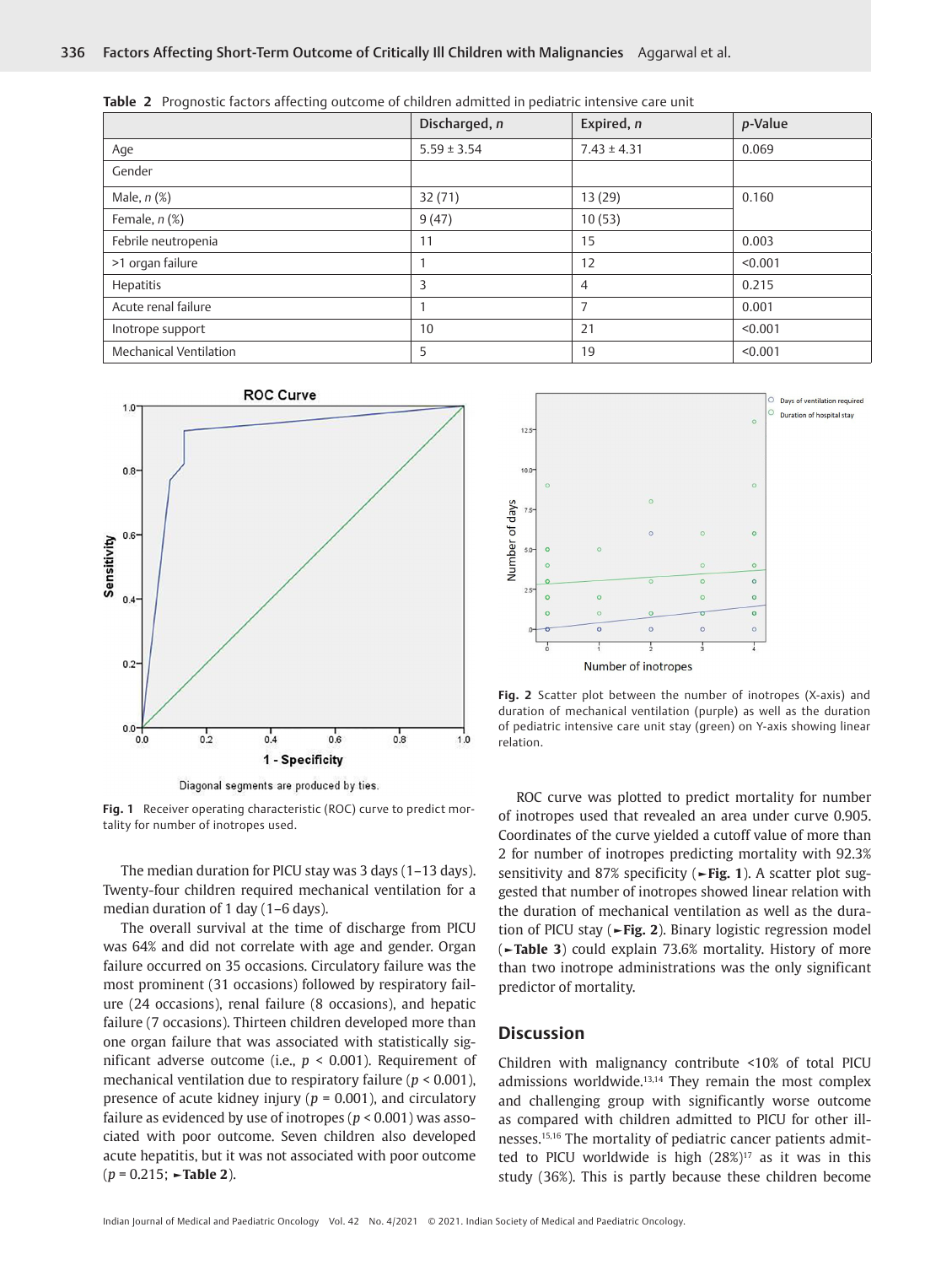| Predictor                       | Odds ratio | <b>SE</b> | 95% CI         | <i>p</i> -Value |
|---------------------------------|------------|-----------|----------------|-----------------|
| Febrile neutropenia             | 0.942      | 1.19      | $0.091 - 9.79$ | 0.96            |
| >1 organ failure                | 6.19       | 1.58      | $0.27 - 137.9$ | 0.249           |
| Acute renal failure             | 2.79       | 2.02      | $0.05 - 148.3$ | 0.61            |
| Inotrope support (>2 inotropes) | 19.5       | 1.19      | $1.4 - 260.8$  | 0.025           |
| Mechanical ventilation          | 4.0        | 1.0       | $0.48 - 33.8$  | 0.195           |

|  |  |  | <b>Table 3</b> Summary of logistic analysis for variables predicting mortality in our patients |  |  |  |
|--|--|--|------------------------------------------------------------------------------------------------|--|--|--|
|--|--|--|------------------------------------------------------------------------------------------------|--|--|--|

Abbreviations: CI, confidence interval; SE, standard error.

immunocompromised during treatment and develop life-threatening infectious complications that need aggressive antibiotic policy. Also, children presenting with advanced malignancy with various malignancy-related complications require intensive care along with aggressive blood product support.

In accordance with previous studies, sepsis (37.5%) and respiratory failure (17.2%) were the most common indications for PICU admissions.<sup>6,18,19</sup> However, in the present study metabolic disturbances also contributed to 26.6% of the PICU admissions. Metabolic disturbance as an indication for PICU admission has not been considered separately in previous studies.<sup>9,19,20</sup>

Although boys were admitted more as compared with girls, mortality was higher among girls (i.e., 53 vs. 29%) with no statistical significance. This may be because girls presented with very severe symptoms as compared with boys at the time of diagnosis. Ali et al. in a similar study conducted in Egyptian children found the cause of male preponderance is poor socioeconomic status and special preference of parents for male children in seeking treatment.<sup>21</sup>

The majority of children experiencing metabolic disturbances were those who developed hypocalcemia due to TLS or developed hypocalcemia and/or hypokalemia due to coexistence of malnutrition during intensive chemotherapy. Although the presence of metabolic disturbance was an important indication for PICU admission, it was not associated with statistically significant adverse outcome. However, as metabolic disturbances can be corrected with appropriate and timely intervention, we want to emphasize their early identification and appropriate management for improving outcome.

Children in this study had a survival rate of 64%, which is comparable with previous reports. In retrospective studies by van Veen et al,<sup>22</sup> among 51 patients over 10 years, and Heney et al,<sup>18</sup> among 70 patients over 6 years, a survival rate of 70 and 51% has been reported, respectively.

The single most important predictor of death in our study was multiorgan failure. Among 13 children who developed multiorgan failure, 12 children died in this study. As with general population, mortality exceeding 70% has been reported by various researchers if  $\geq 3$  organs are involved.<sup>19,23,24</sup> Most of the children who developed acute renal failure during PICU stay had a statistically significant adverse outcome that is in accordance with studies performed in children $25$ and adults<sup>26</sup> with cancer. Although mortality was more if the

child developed hepatitis in isolation, it was not significant statistically.

Also, as observed across other studies, $9,10,19,21,24$  cohort of children requiring inotropic support and mechanical ventilation had a high mortality, that is, 79 and 64% respectively. Thus, presence of multiorgan dysfunction, acute renal failure, requirement of multiple inotropes, and mechanical ventilation can be taken as predictors of adverse outcome. However, use of more than 2 inotropes was recognized as the most important predictor of adverse outcome among all these parameters.

The limitations in our study were small sample size, nonquantification of various metabolic disturbances, nonavailability of data regarding patients who were denied admission to PICU due to nonavailability of beds, as it was a retrospective analysis.

## **Conclusion**

PICU outcomes and resource utilization have not been studied rigorously. Most of the information available is by means of single-center retrospective studies. Thus, there is a need of large multicentric prospective interventional studies that compare PICU outcomes for pediatric cancer population, which would improve understanding about underlying mechanisms for organ dysfunction, early identification of risk factors for clinical deterioration, and prioritization of patients that are salvageable, thereby allowing timely admission to PICU and delivery of life-saving therapy.

**Source of Funding** None **Conflict of Interest**

None

### **References**

- 1 Steliarova-Foucher E, Stiller C, Kaatsch P, et al. Geographical patterns and time trends of cancer incidence and survival among children and adolescents in Europe since the 1970s (the ACCISproject): an epidemiological study. Lancet 2004;364(9451) :2097–2105
- 2 Bhakta N, Force LM, Allemani C, et al. Childhood cancer burden: a review of global estimates. Lancet Oncol 2019;20(1):e42–e53
- 3 Piastra M, Fognani G, Franceschi A; ICARO Italian Network For Intensive Care In Pediatric Oncology. Pediatric intensive care unit admission criteria for haemato-oncological patients: